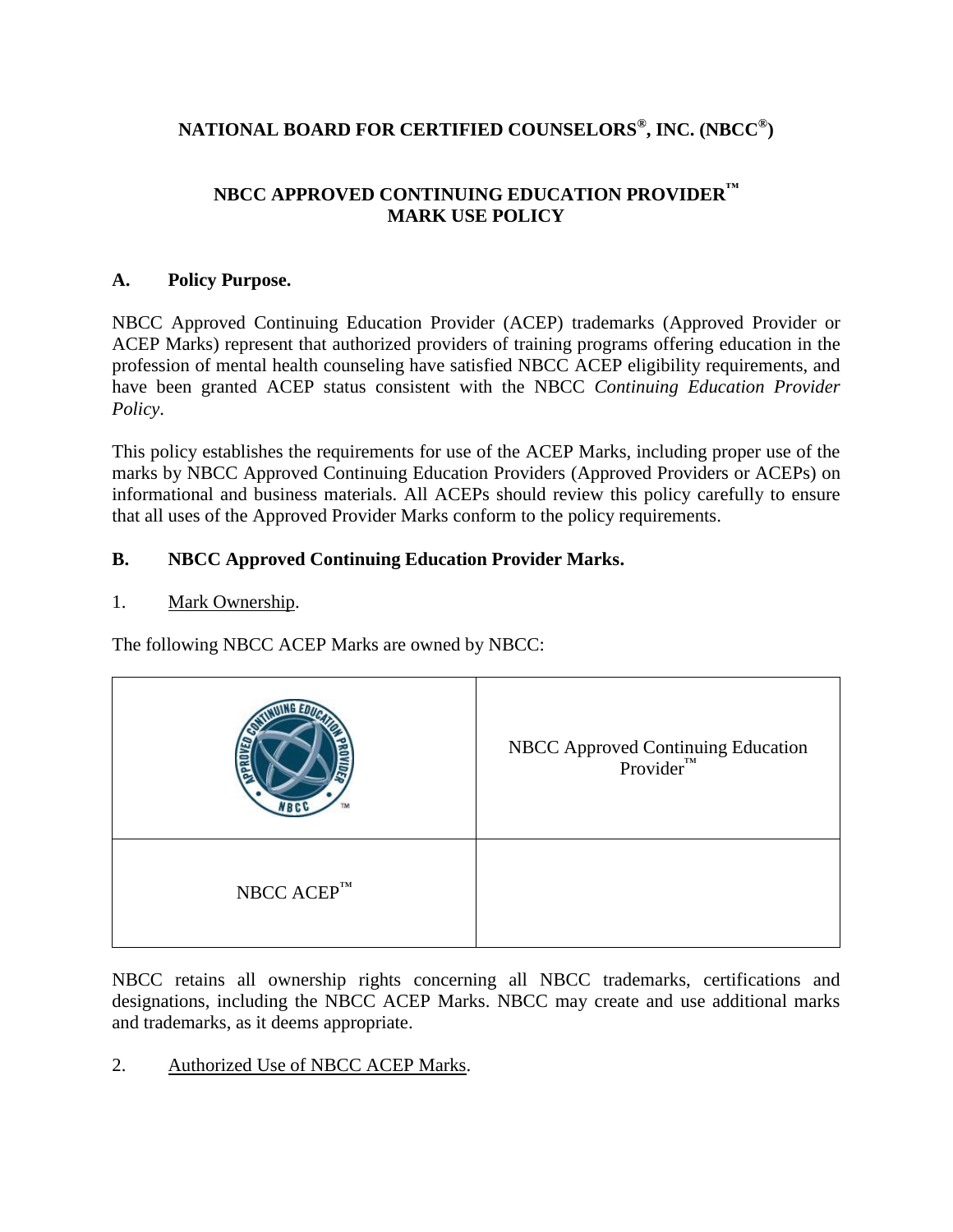NBCC grants limited permission to use the ACEP Marks to active NBCC Approved Providers. Consistent with applicable law and corporate policies, NBCC will ensure that the ACEP Marks are used properly.

### 3. Prohibited Use of NBCC Trademarks and Certification Marks.

Permission by NBCC to use the Approved Provider Marks does not include authorization to use any NBCC trademarks or certification marks, which are identified in the NBCC Trademark Use Policy, located at [www.nbcc.org/Assets/Policies/NBCCTrademarkUsePolicy.pdf,](http://www.nbcc.org/Assets/Policies/NBCCTrademarkUsePolicy.pdf) and the NBCC Certification Mark Use Policy, located at [www.nbcc.org/Assets/ServiceCenter/](http://www.nbcc.org/Assets/ServiceCenter/%20NBCC_Certification_Mark_Policy.pdf)  [NBCC\\_Certification\\_Mark\\_Policy.pdf.](http://www.nbcc.org/Assets/ServiceCenter/%20NBCC_Certification_Mark_Policy.pdf)

## 4. Organizations Authorized to Use NBCC ACEP Marks/ Approved Provider Responsibilities.

Use of the Approved Provider Marks is limited strictly to those providers that have been granted ACEP status consistent with the NBCC *Continuing Education Provider Policy* and are active ACEPs. Each ACEP assumes sole responsibility for satisfying all applicable NBCC and legal requirements related to the use of the ACEP Marks. Among other requirements, each ACEP is responsible for ensuring that the use of any Approved Provider Mark on business and other informational materials (e.g., advertisements, brochures, website, and signs) is consistent with this policy and is not in conflict with applicable laws. NBCC assumes no responsibility concerning the interpretation or application of such legal requirements.

An ACEP is prohibited from making any public representation related to NBCC approval status that brings NBCC into disrepute, that is materially false or that is otherwise contrary to the interests of NBCC, as determined by NBCC.

NBCC will not be liable for any claims, complaints, suits or damages whatsoever relating to an ACEP's use or display of an Approved Provider Mark.

## 5. Non-Assignability and Nontransferability of NBCC ACEP Marks.

Permission to use an NBCC ACEP Mark is limited to the NBCC Approved Continuing Education Provider and may not be transferred to, assigned to, or otherwise used by any other individual, business or organization.

#### 6. Cosponsorship of ACEP Programs/ Approved Provider Responsibilities.

Each Approved Provider in a cosponsorship relationship that has been approved by NBCC is responsible for complying with all ACEP cosponsorship policy requirements, including Section J.7 of the NBCC *Continuing Education Provider Policy*. The Approved Provider is responsible for the content of all informational and advertising materials concerning each program being offered for NBCC credit, including the use of the ACEP Marks.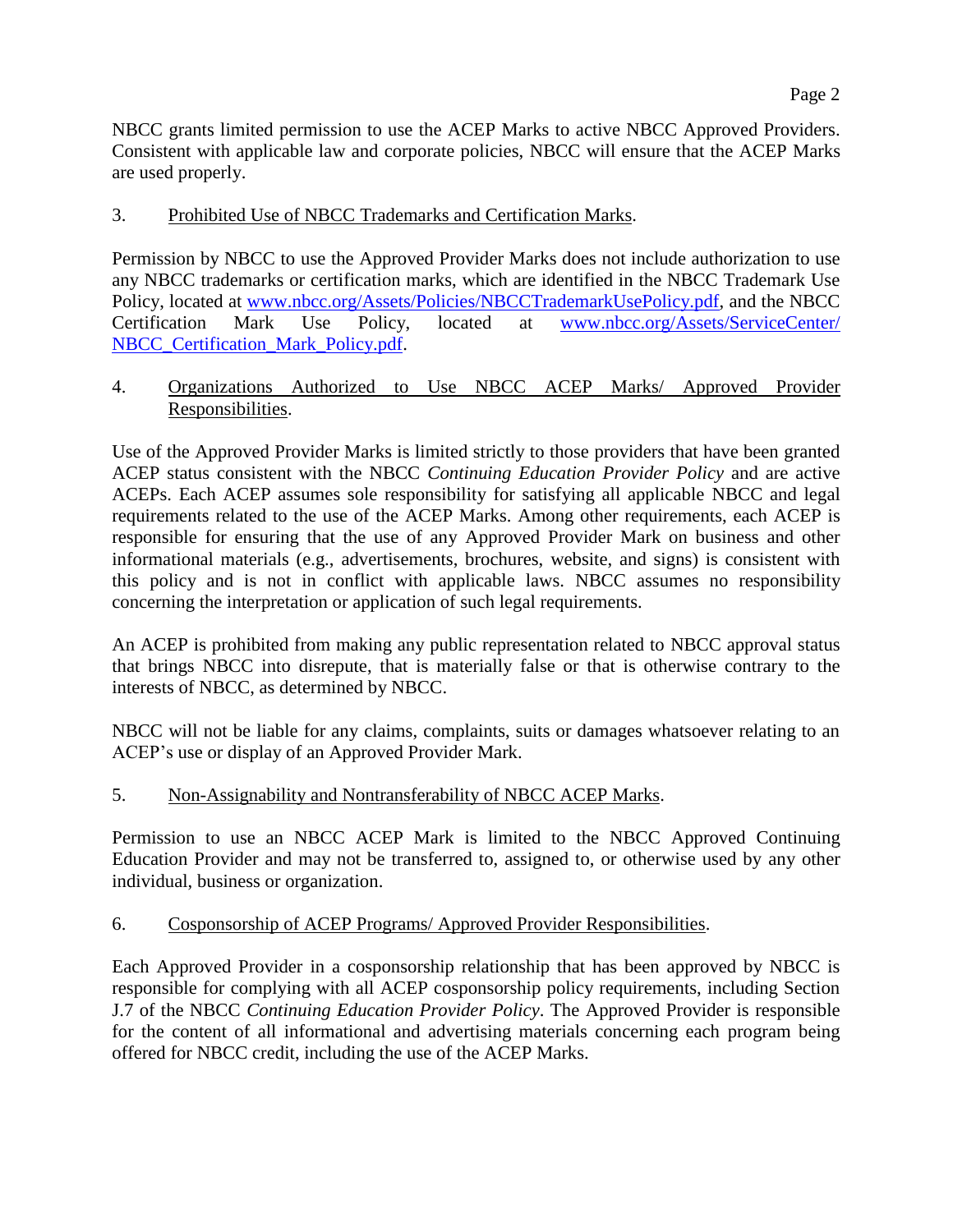## 7. Proper Use and Appearance of NBCC Approved Provider Marks.

Each Approved Provider may use the NBCC ACEP Marks on business and informational materials, consistent with the following rules:

- a. Proper Use. With respect to all programs offered for NBCC continuing education credit, the ACEP must display the Approved Provider Marks on all print and electronic program advertising, marketing and information materials, and the main page of the ACEP Web site(s) related to such programs, except as otherwise authorized by NBCC. Such materials that include an ACEP Mark must also include the ACEP's name and ACEP number.
- b. Proper Appearance. An ACEP Mark must always be used in its entirety and must always appear with the appropriate subscript/superscript "®" or "™" trademark symbol as shown in section 6.c of this policy.

The Approved Provider Marks may not be combined with any other marks, designations or logos related to other programs, individuals, businesses or organizations. The Approved Provider Marks, particularly the ACEP design mark and logo, cannot appear larger in size than any corporate trademarks of the Approved Provider. In addition, the ACEP Marks may be located near other marks or logos, but must remain separate and distinct so as to avoid confusion concerning the source of the approval granted by NBCC, and to avoid the appearance that other marks, designations, approvals or organizations are associated with or endorsed by NBCC.

c. Examples of Proper Use and Appearance. Proper use and appearance of the Approved Provider Marks include the following examples.



Questions concerning the proper use of ACEP Marks should be submitted to the NBCC director of certification services.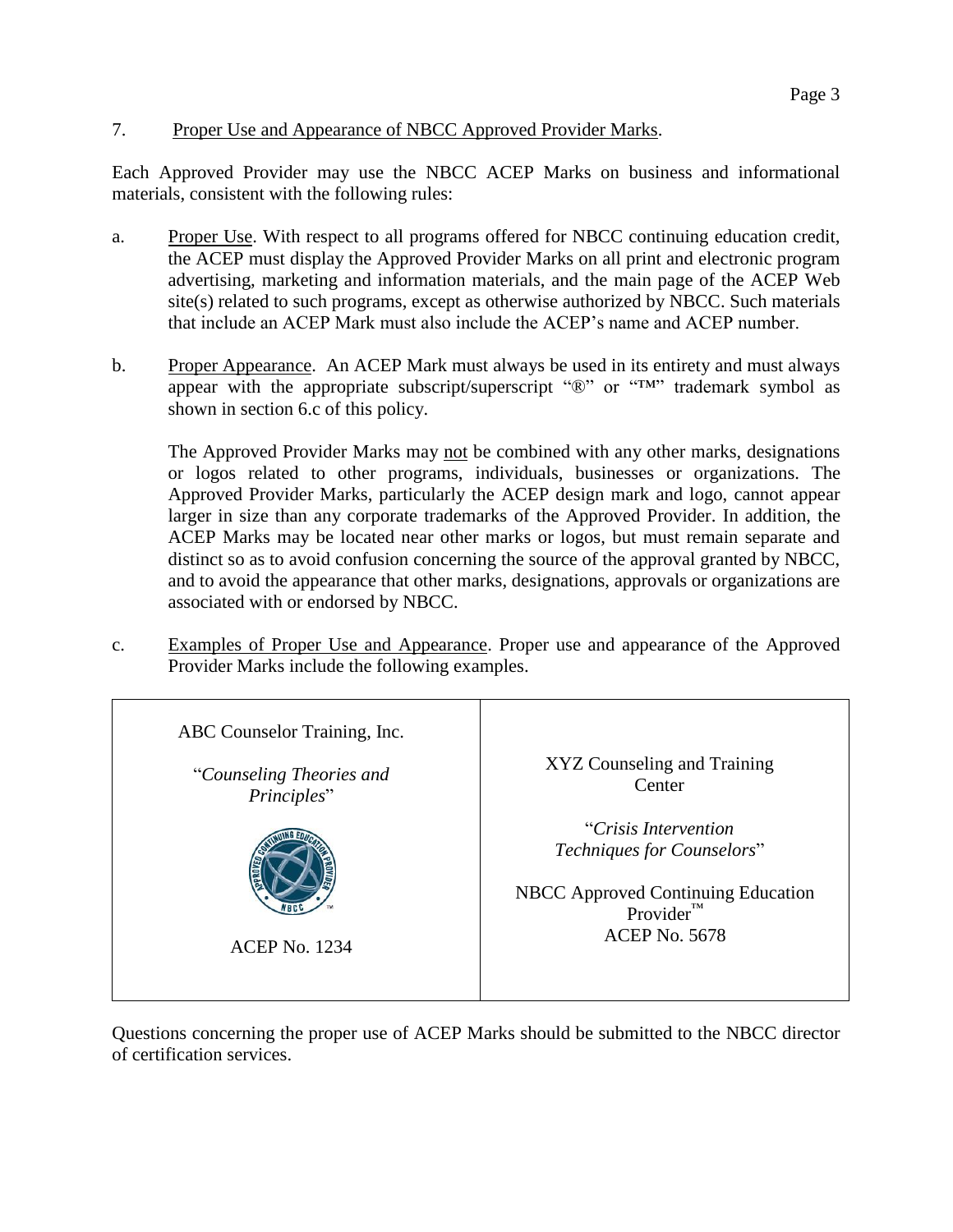8. Violation Reporting Responsibilities.

An NBCC ACEP must report the unauthorized use, or misuse, of ACEP Marks or other violation of this policy to NBCC in a timely manner. This reporting responsibility includes any circumstances where the use of an Approved Provider Mark is related to an individual, business or organization that is not a current ACEP, or where an Approved Provider Mark is used improperly by an ACEP.

### 9. Policy Violations and Related Matters.

NBCC reserves the right to use all remedies available under applicable laws and corporate policies to protect the NBCC ACEP Marks. A violation of this policy, an infringement or other misuse of an NBCC Approved Provider Mark will be challenged. ACEPs are required to cooperate fully in the review and resolution of such matters.

Following receipt of information that an unauthorized or improper use of an Approved Provider Mark may have occurred, NBCC will determine if action(s) will be taken consistent with corporate policies and applicable laws.

## 10. Disciplinary Actions Related to Mark Misuse by an ACEP.

Following notice and an opportunity to respond, an NBCC Approved Continuing Education Provider acting contrary to the terms of this policy or applicable law may be sanctioned under applicable NBCC policies. NBCC has exclusive discretion to require that an ACEP revise or discontinue its use of the ACEP Marks, and to condition use of an ACEP Mark. If an ACEP fails to revise or discontinue its use of the ACEP Marks as directed by NBCC, or satisfy conditions issued by NBCC, NBCC retains the right to terminate ACEP status.

In the event that the ACEP's status is terminated by NBCC, the ACEP must discontinue use of the ACEP Marks upon receipt of such notice, and must remove all ACEP Marks from all print and electronic materials immediately, as directed by NBCC.

## 11. Application Actions Related to Mark Misuse by an Applicant for ACEP Status.

All mark misuse complaints and other matters concerning potential violations of this policy by an applicant seeking NBCC ACEP status will be reviewed and resolved by the NBCC director of certification services. If the NBCC director of certification services determines that an applicant has violated the terms of this policy, NBCC reserves the right to deny and reject the applicant's NBCC ACEP application or issue other appropriate corrective actions. An applicant may request an informal review of an adverse decision by submitting a written request for review to NBCC.

In its sole discretion, NBCC may refer cases of ACEP Mark misuse, infringement and other similar matters to appropriate government agencies and other organizations, and may initiate legal action.

## 12. Policy Violation Actions Concerning Third Parties.

Following the receipt of information indicating that an NBCC Approved Provider Mark may